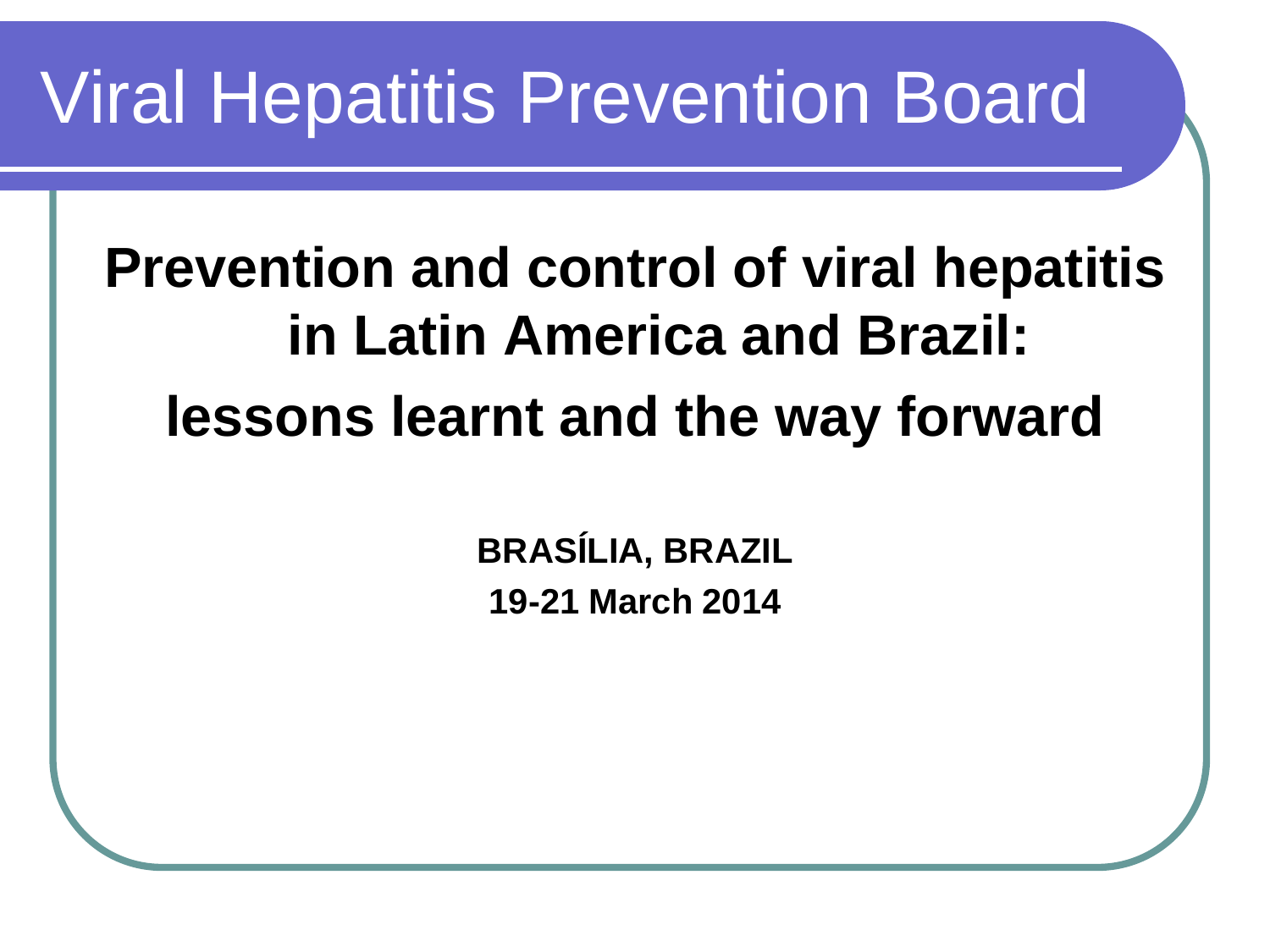### **Objectives**

To review the epidemiological situation in Latin America generally and the epidemiology, disease burden, prevention and control measures in Brazil in particular

To discuss progress in prevention, control and treatment

To identify specific issues in different countries and challenges in Latin America that need further attention

To present an assessment of the work of the Viral Hepatitis Prevention Board (VHPB) and discuss its possible role as a model approach for the region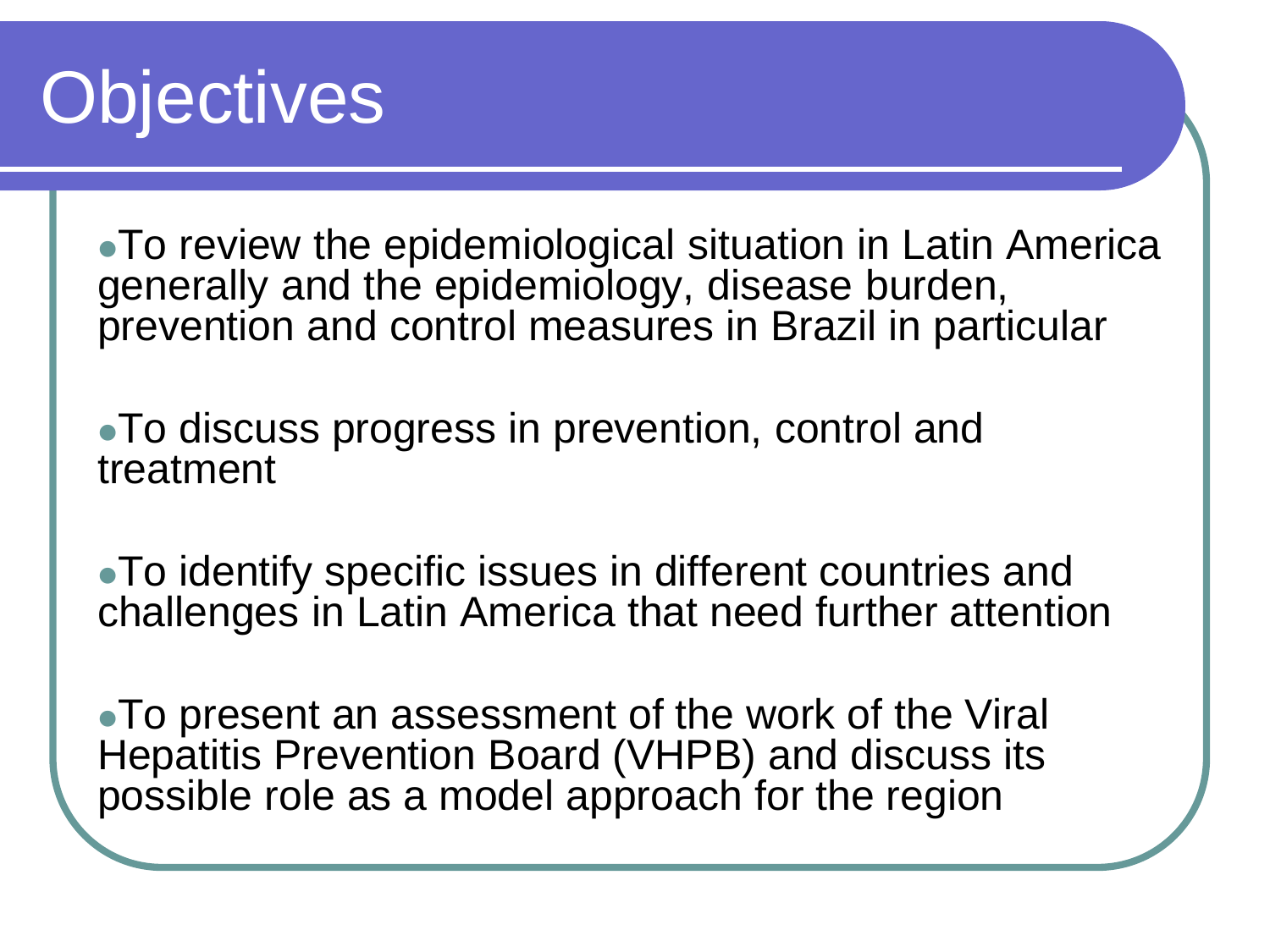#### **Context**

- Considerable burden of disease and death in the region due to viral hepatitis, with increases forecast over medium term
- Progress made, with viral hepatitis response integrated within national HIV programmes in Argentina, Brazil and Peru; otherwise responses still fragmented and incomplete, and visibility of viral hepatitis in government and the media and among the general public remains low, and patients' perspectives neglected
- Global moves towards universal health coverage with equity of access to care (good health, good economics)
- Growing unease at the disparate institutional and governmental responses to disease burdens that match or outweigh the wellfunded AIDS, tuberculosis and malaria sectors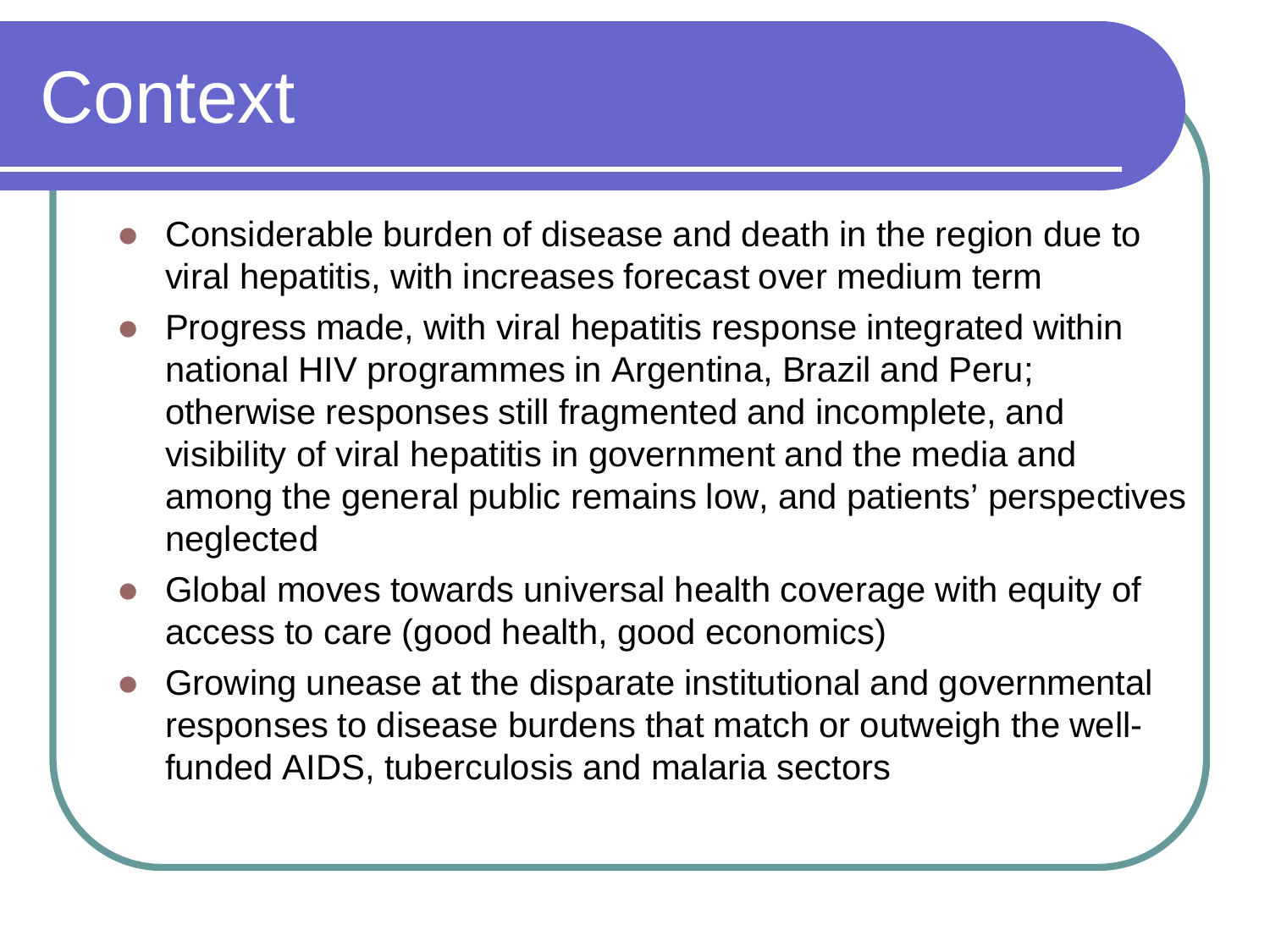## Context (continued)

- Turning point WHO governing body resolutions; tendency towards coalescing programmes and integration of viral hepatitis into HIV/AIDS programmes with expectation of increased resources and synergies; partnerships with civil society; Global Hepatitis Programme in WHO established and now in HIV/AIDS and TB department; PAHO integrated viral hepatitis into HIV, STI and TB programme to gain synergies; WHO Framework for Prevention and Control of Viral Hepatitis issued
- Promise of effective new oral, interferon-free treatments for hepatitis C but at unaffordable prices; scenario reminiscent of HIV/AIDS 20 yr ago
- Brazil taken a leading role in raising awareness at intergovernmental level of viral hepatitis; aspires to regional and international leadership
- Heterogeneity between and within countries in the region (e.g. size, geography, social disparities, cultures, ethnicities, policies and strategies, epidemiology and disease burden, role of civil society and patients' organizations)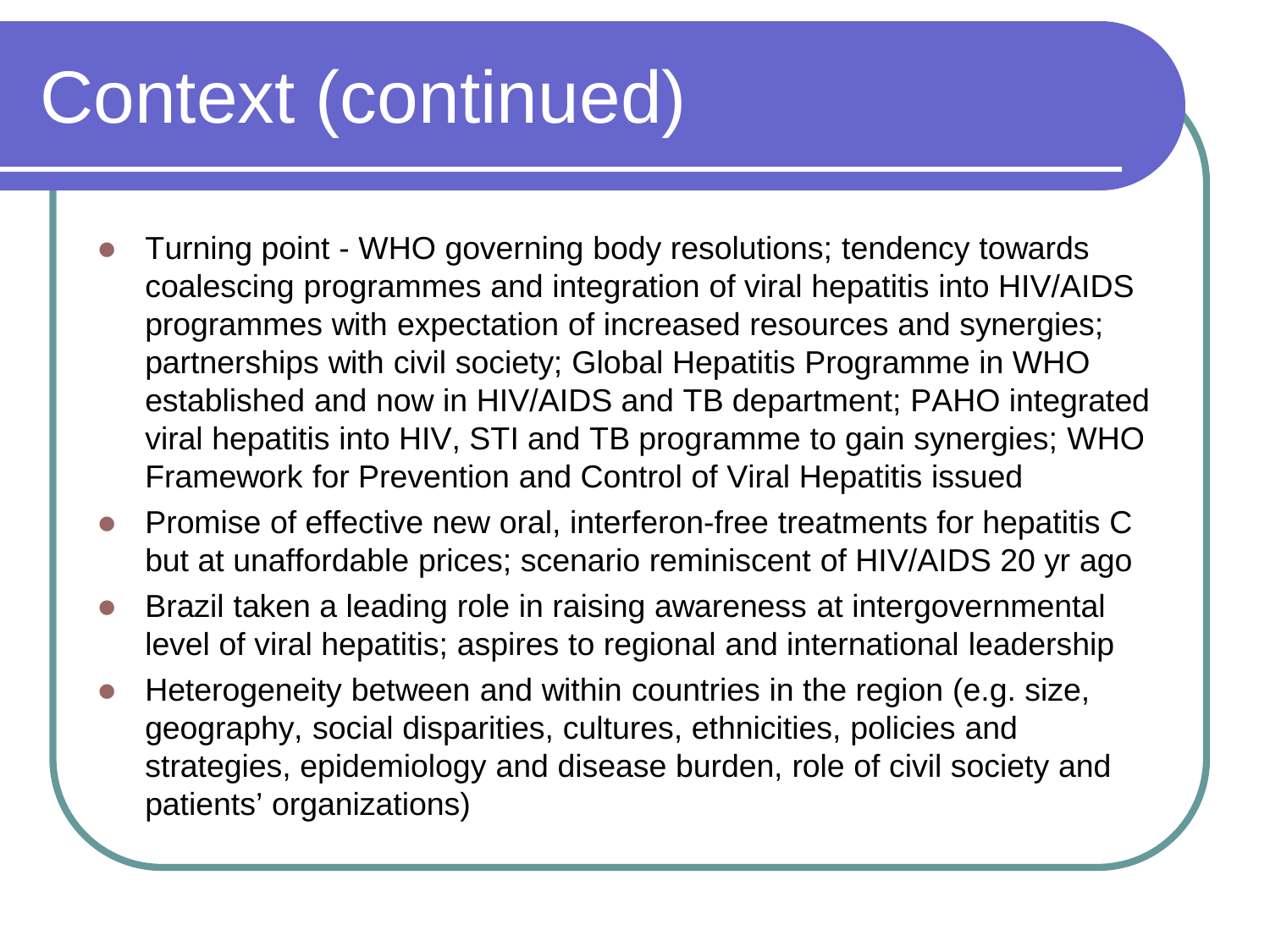# Role and impact of VHPB

- Independent forum and neutral provider of broad range of multidisciplinary expertise, with wealth of data on website
- Convening power to bring together interested parties and disparate groups
- Country meetings are triggers for high-level advocacy, facilitating prioritization and political commitment; they catalyse communication, interaction and networking; are conducive to influencing policy and legislation; and allow sharing of best practices
- Technical meetings can resolve topical issues and provide recommendations for action at national, regional and global levels
- VHPB drafts guidelines and issues consensus statements
- Europe's mosaic of epidemics, policies and diversity of countries similar to that in Latin America, where there are genuine achievements but activities are not necessarily coordinated nationally or regionally: role for VHPB-like group?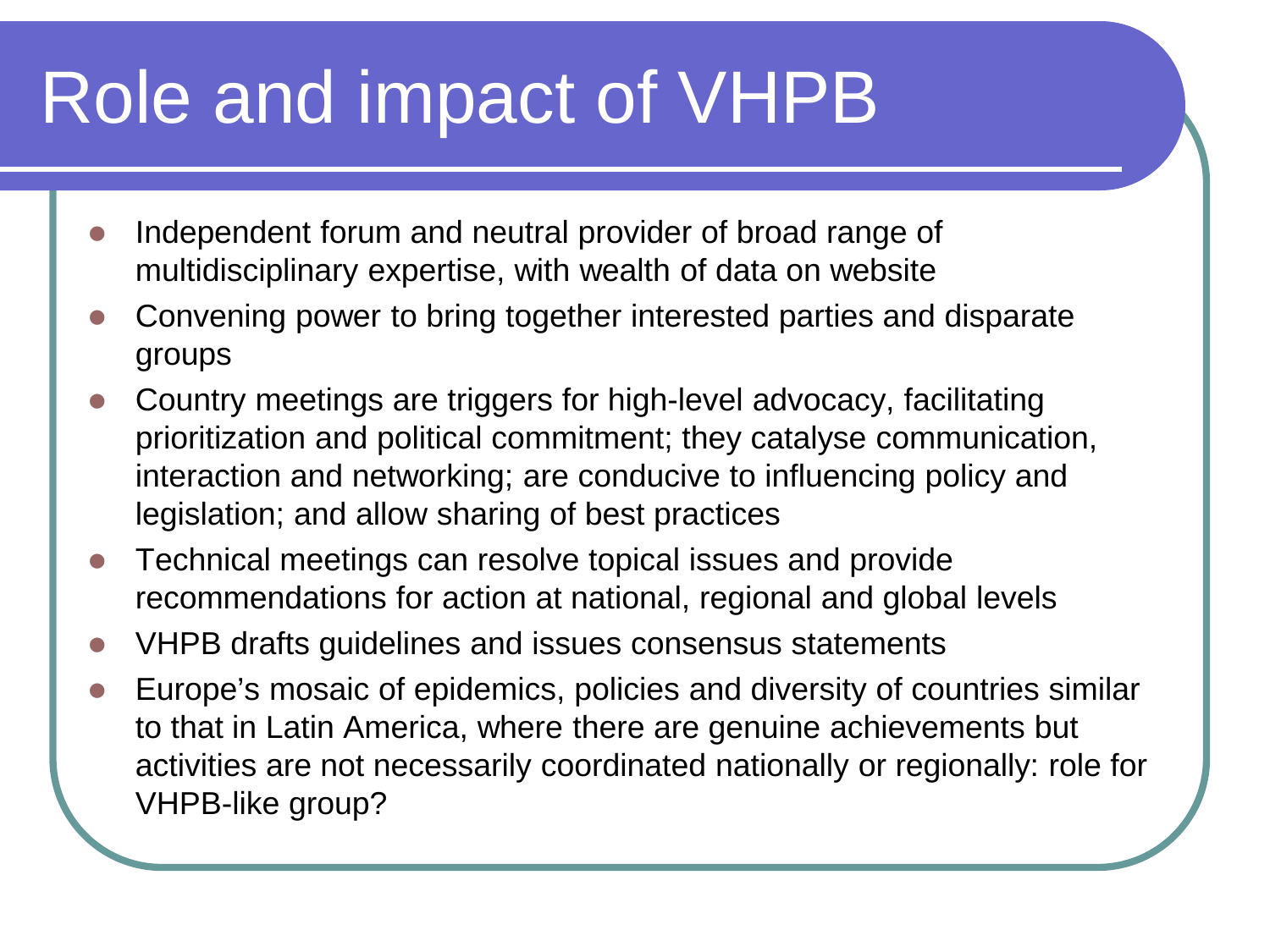# VHPB country meetings: impact

- Experiences reported by three countries demonstrated impact of VHPB, with recognition of successes and failures, shaping of policy and legislation, and leading to clear benefits
- **Bulgaria**: helped to reveal the "big picture", highlighted novel outreach approaches, provided opportunity to raise political priority and commitment, and led to development of a national plan for viral hepatitis and a legal framework for protection of health care workers against viral hepatitis
- **Israel**: brought together disparate stakeholders; meeting report submitted to Government that lead to support for improving prevention and control in the health systemof viral hepatitis; meeting not only highlighted successes and generated pride in achievements, but helped to make recommendations to fill gaps and for improvements
- **Portugal:** succeeded in aim to put viral hepatitis on the national health agenda; supported health minister in preparing action plan for an integrated approach to viral hepatitis that National Assembly adopted
- Other countries have similarly revised or changed policies as a result of country meetings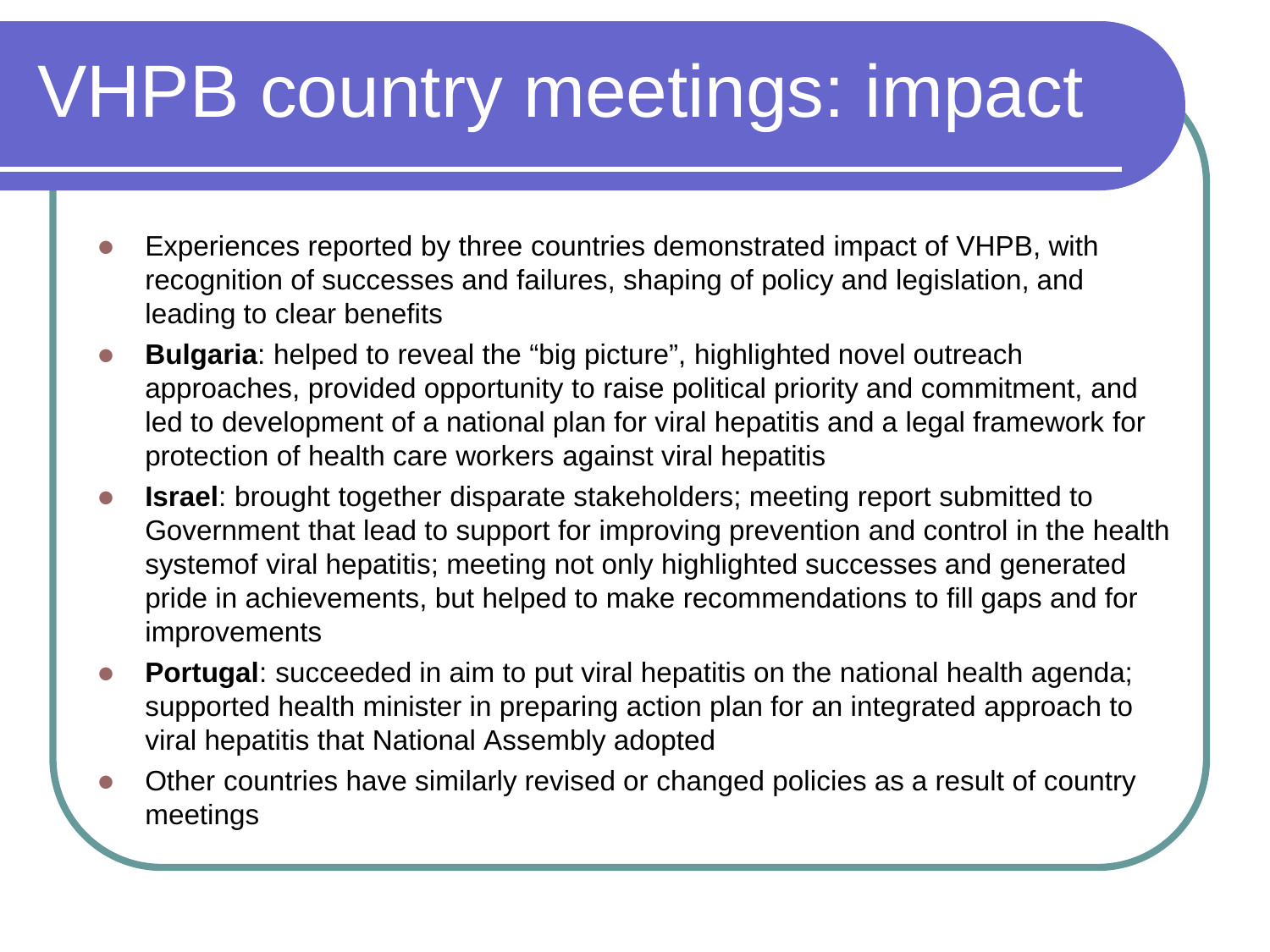# Epidemiology

- Numerous small epidemiological studies in selected populations, with data for policy derived often from literature reviews; few national studies and poor data reliability and comparability
- 10% of all deaths due to liver disease due to viral hepatitis in the region (2008-2010); delays in diagnosis and treatment
- Disease burden not accurately known, but hepatocellular carcinoma is acknowledged as an epidemiological, clinical (including liver transplants) and societal burden and likely to be increasingly so, and some mathematical modelling ongoing
- Screening polices vary from compulsory for specific groups in 7 countries to being available free in 12 countries; only some 40% report having policies for surveillance of chronic hepatitis B and C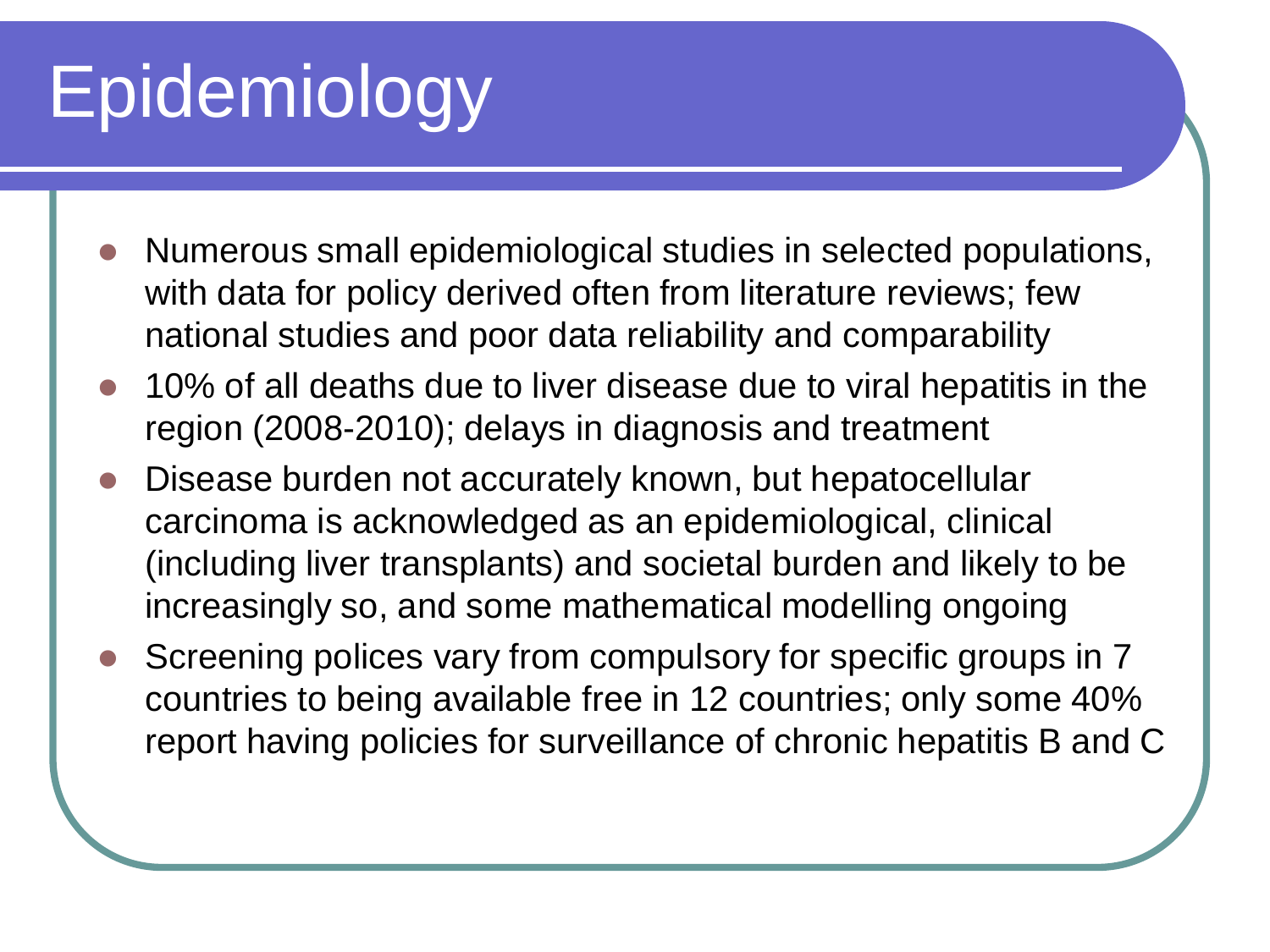# Epidemiology (continued)

- **Hepatitis A**: intermediate endemicity (but low in Argentina), but declining immunity: changing epidemiological patterns with increasing proportions of susceptible people and risk of outbreaks
- Argentina successfully reduced incidence of hepatitis A to zero through introduction of a single-dose vaccination programme; Panama and Uruguay have also adopted same policy. Shifting pattern of susceptibility
- **Hepatitis E**: Few data, but "it is a reality" and causes some morbidity and mortality
- Different routes of transmission for different genotypes (oro-fecal and zoonotic)
- A vaccine has been licensed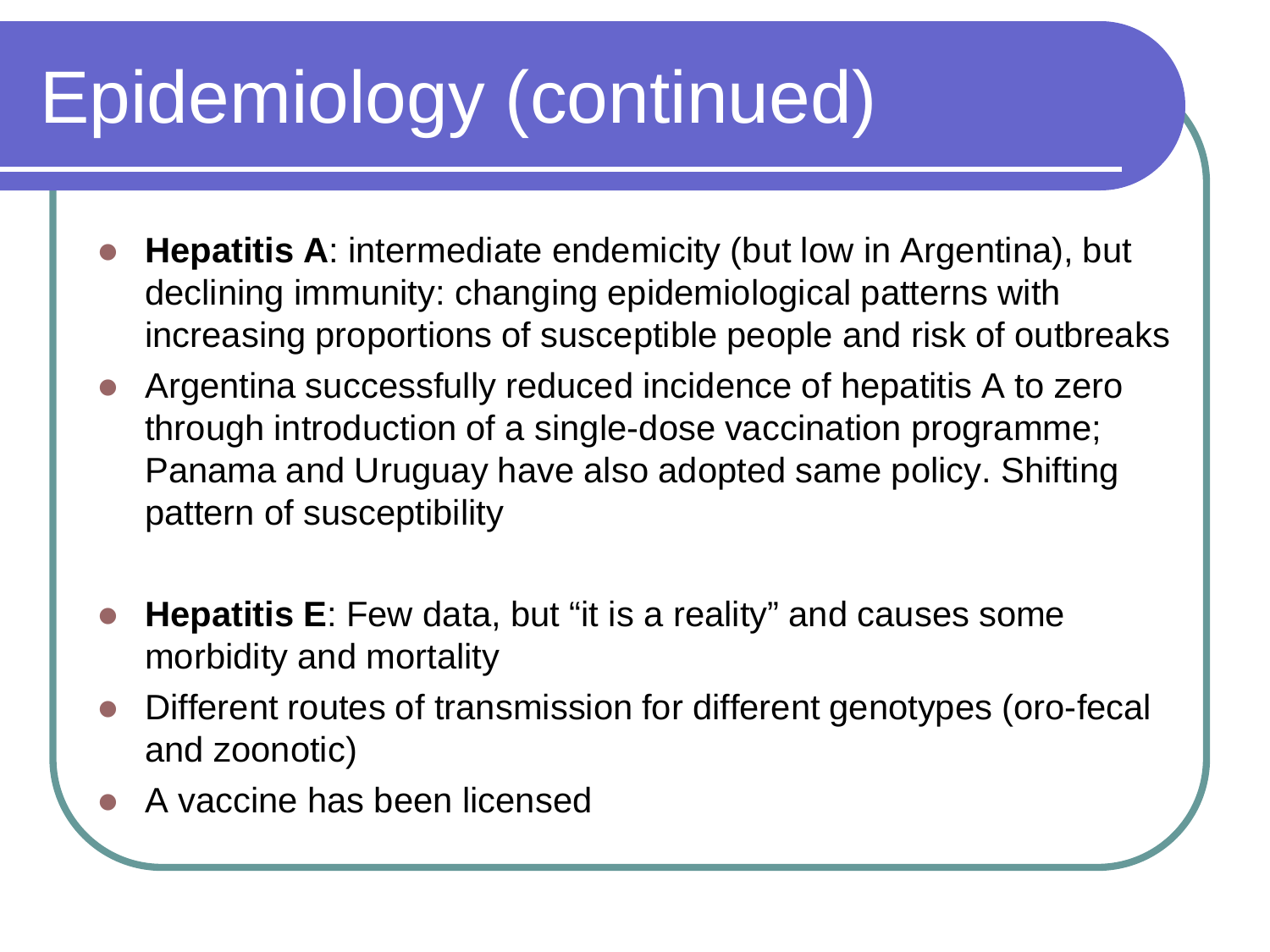# Epidemiology (continued)

- **Hepatitis B**: Low or low/intermediate prevalence rates in region with wide variations in different groups and populations
- All countries have introduced routine childhood vaccination (but few data on vaccination coverage rates and serological monitoring were presented)
- Still some 11 million people may be infected with HBV in the region
- Co-infection with HIV (at least 5%; also HIV/HBV/HDV); high rate in nonvaccinated subjects
- Limited data but superinfection with HDV is a significant problem especially in the Amazonian basin (high prevalence: reports of 3- 50% of HBsAg carriers infected with HDV in western Amazonia)
- Genotype F most frequent in Amazonian part of Brazil; elsewhere other genotypes circulating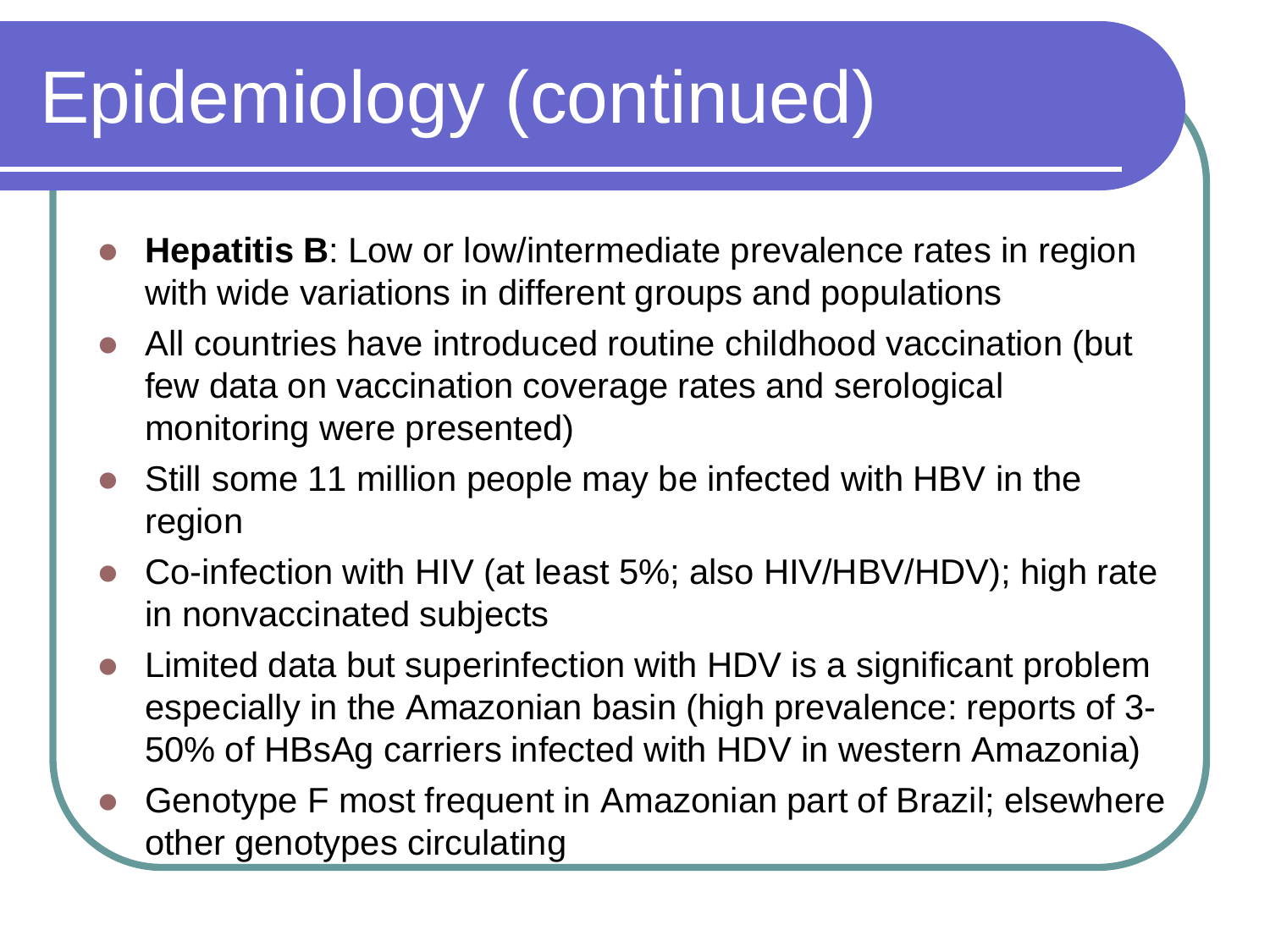# Epidemiology (continued)

- **Hepatitis C**: Some 8 million people are thought to be infected in the region, with 4 million in Brazil and Mexico together
- HCV and to a lesser extent HBV major causes of HCC and result in need for liver transplants (for which there are long waiting lists in some countries)
- Data on HCC not sufficiently robust to be usable for making policy briefs yet indicative of a varied and heavy burden
- Co-infections in HIV-infected people (HBV and HCV), probably higher rates than official figures – "priority for treatment"
- Health-care related infections (B and C) still occur
- Strong blood screening programmes
- Data for Central America and the Caribbean scarce, inadequate and not published or easily accessible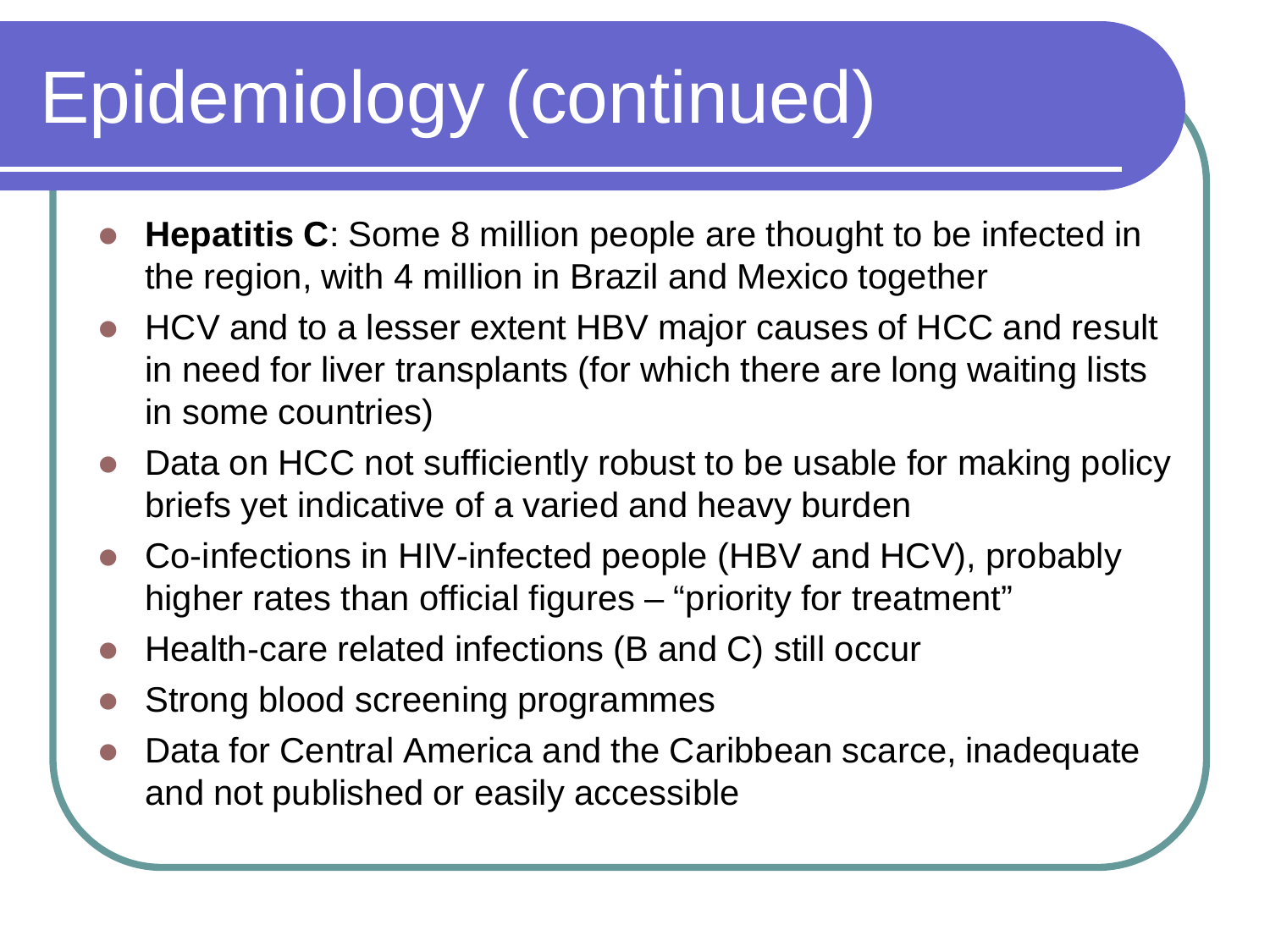### Brazil: health system

- Constitution: right to health and duty of the State, universal health care, unified but decentralized health system
- Presidential decree in 2011 addresses inter alia regional differences
- Policy, procurement and payment of vaccination responsiblity of health ministry but administration (free) by municipalities
- Emphasis on social participation for awareness but also «social control»
- Prevention and control of viral hepatitis seen as highly cost effective
- Built on HIV testing network to expand diagnosis
- Public institution for domestic production of vaccines (hepatitis A planned)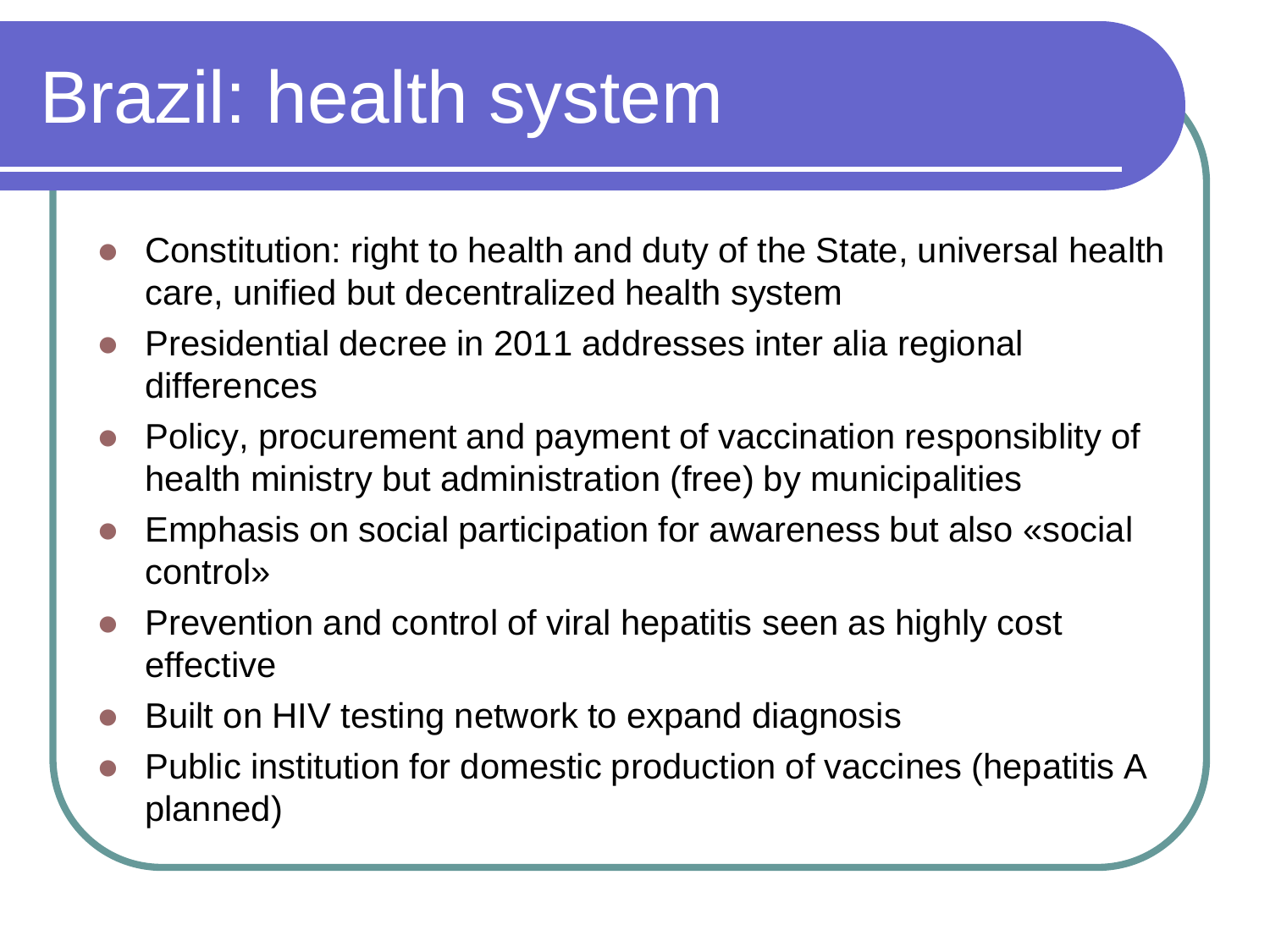#### Brazil: viral hepatitis

- Liver disease a heavy burden and rising; main causes (1999-2009) A (40%), B (35%), and C (24%); high rates in prisons
- HAV: regional variations, changing pattern with decreasing prevalence and increasing susceptibility (especially in children of low socioeconomic status); outbreaks still occur; Brazil to visit Argentina and learn from its vaccination programme's experience
- HEV: scarce but present
- HBV/HCV co-infection in HIV/AIDS: important cause of death; HCV in 20% of cases, HBV in 5%, HBV + HDV in 1%
- High HCV prevalence in western Amazonia (three times higher than in rest of country)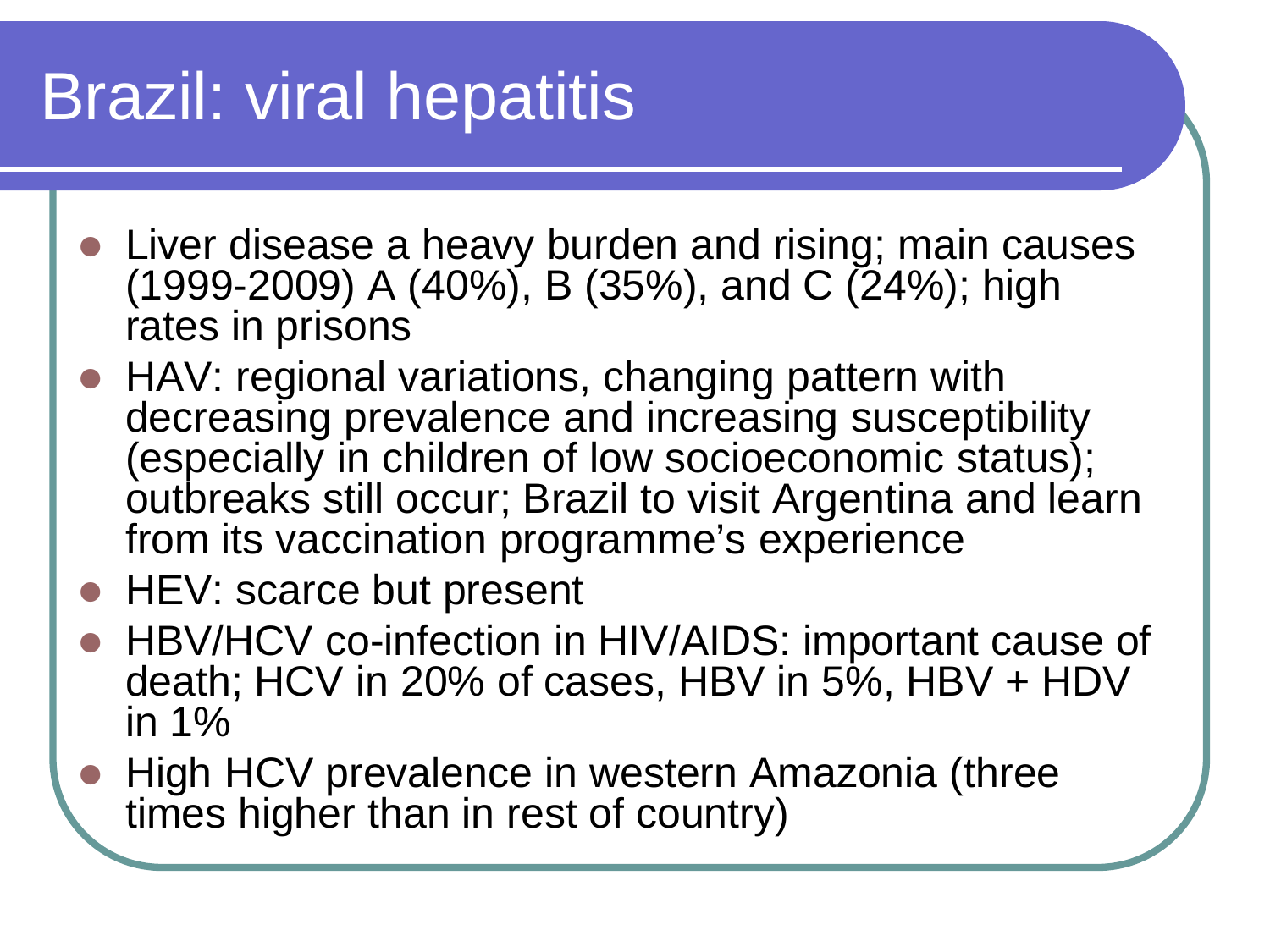#### Particular characteristics in Brazil

- Purchase and delivery of medicines for HIV/AIDS reportedly more rapid than for viral hepatitis
- Civil society active but faces many obstacles in trying to influence policy
- Proposed media campaign for 35 year olds to ask doctors to test for C, and growing use of telemedicine and internet for information
- Amazonian region (Legal Amazon 60% of the territory, but about 10% of population) – particular characteristics (ethnicity, intra-familial transmission and dental treatment, clinical presentation, difficulties for immunization, treatment and access to care); more work needed on hepatitis B, C and D and viral genotypes in the region  $-$  the D genotype 3 is unique
	- Challenges being recognized by Ministry of Health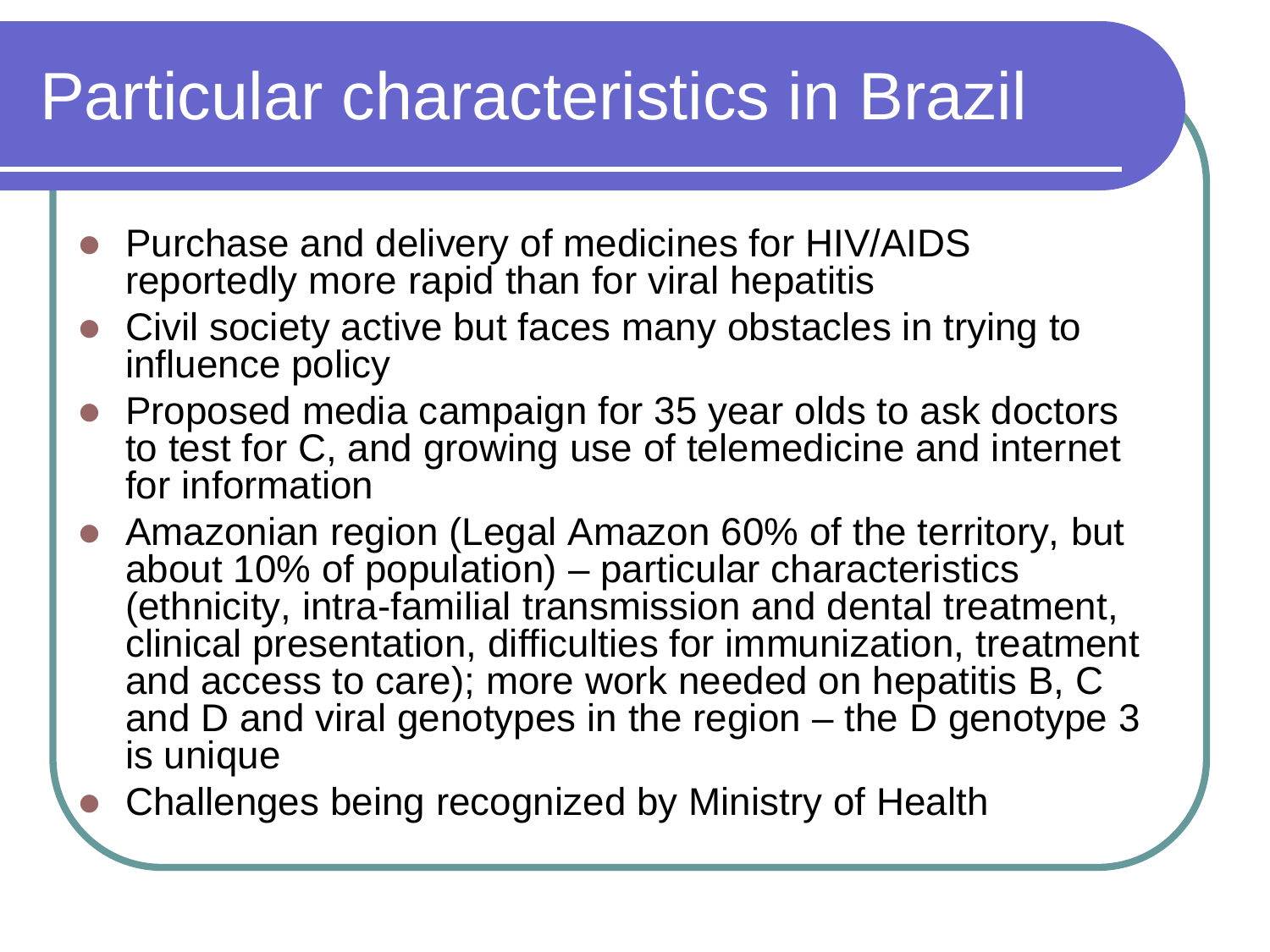## Some barriers in Latin America

- Few countries have written national prevention and control strategies or clinical management guidelines
- Ignorance or poor knowledge about viral hepatitis leads to inadequate budgeting and funding
- Fragmented and uncoordinated services and programmes
- Costs: antiviral treatments, case management, human resources
- Lack of equitable mechanisms for purchase and distribution of antivirals at best prices
- Access to prevention and care: ranging from remote areas to waiting lists for liver transplants
- Uneven distribution of hepatologists and other health care staff to deliver care and treatments
- Lack of good-quality up-to-date surveillance data needed for evidence-based decisions
- Limitations to molecular biology studies
- Concern that absorption of VH into AIDS programmes will diminish visibility of VH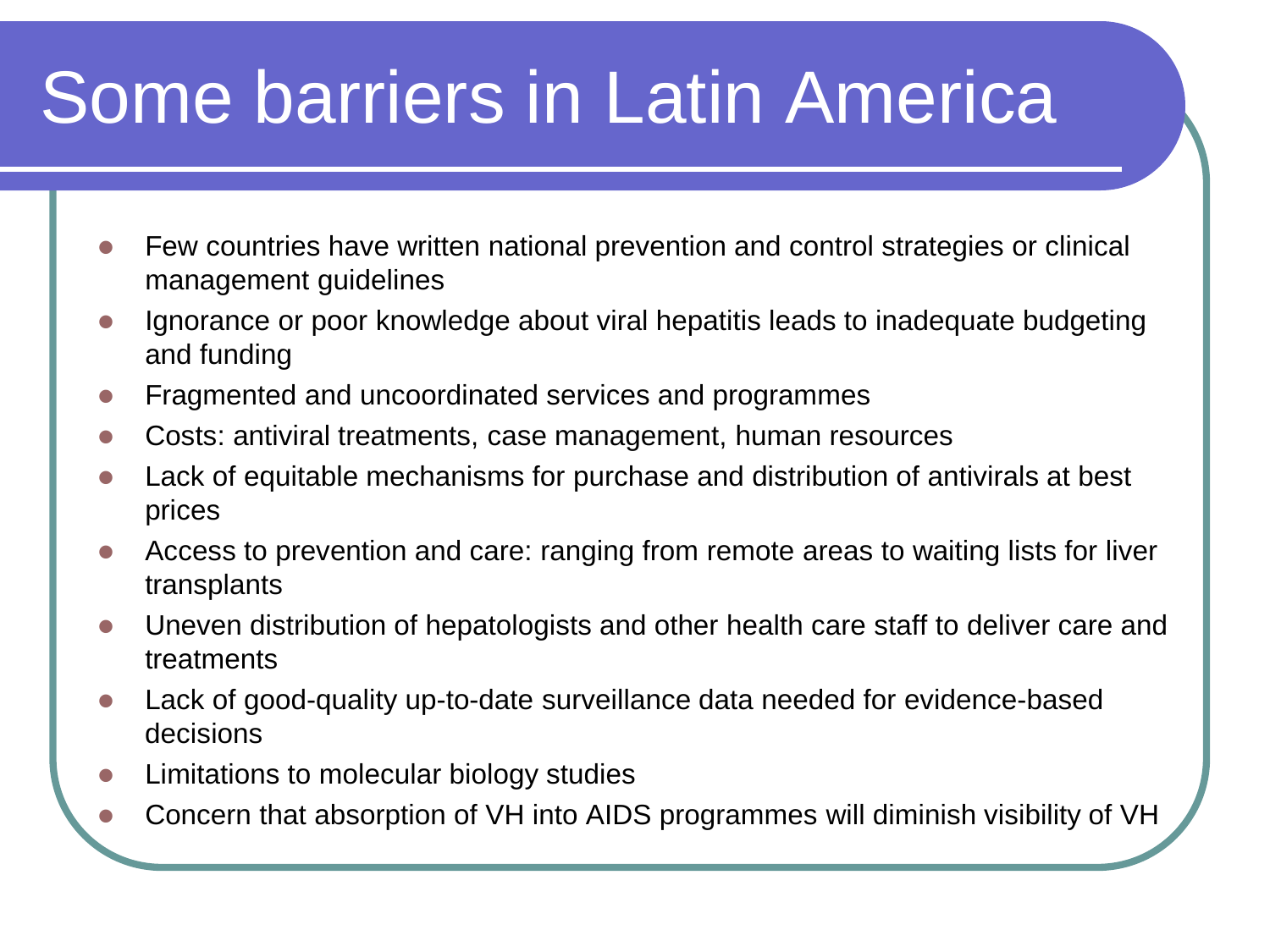#### Lessons learnt

- The cost of doing nothing in some countries can be substantial and needs to be considered in all VH plans and strategies
- Countries need national plans, but plans need to be implemented with appropriate budget lines and authority
- Regional networking is in its early stages, but a start has been made (LALREAN) – could be a VHPB model for networking; also build on networks used for HIV/AIDS
- Different communities need different approaches; one size does not fit all
- Under-reporting of all viral hepatitides is probably considerable
- Quality of laboratory data is essential, and there may be serious questions about the reliability and quality of serological and molecular biological tests in some remote areas
- Blood screening data are neither representative nor an indicator of prevention programme performance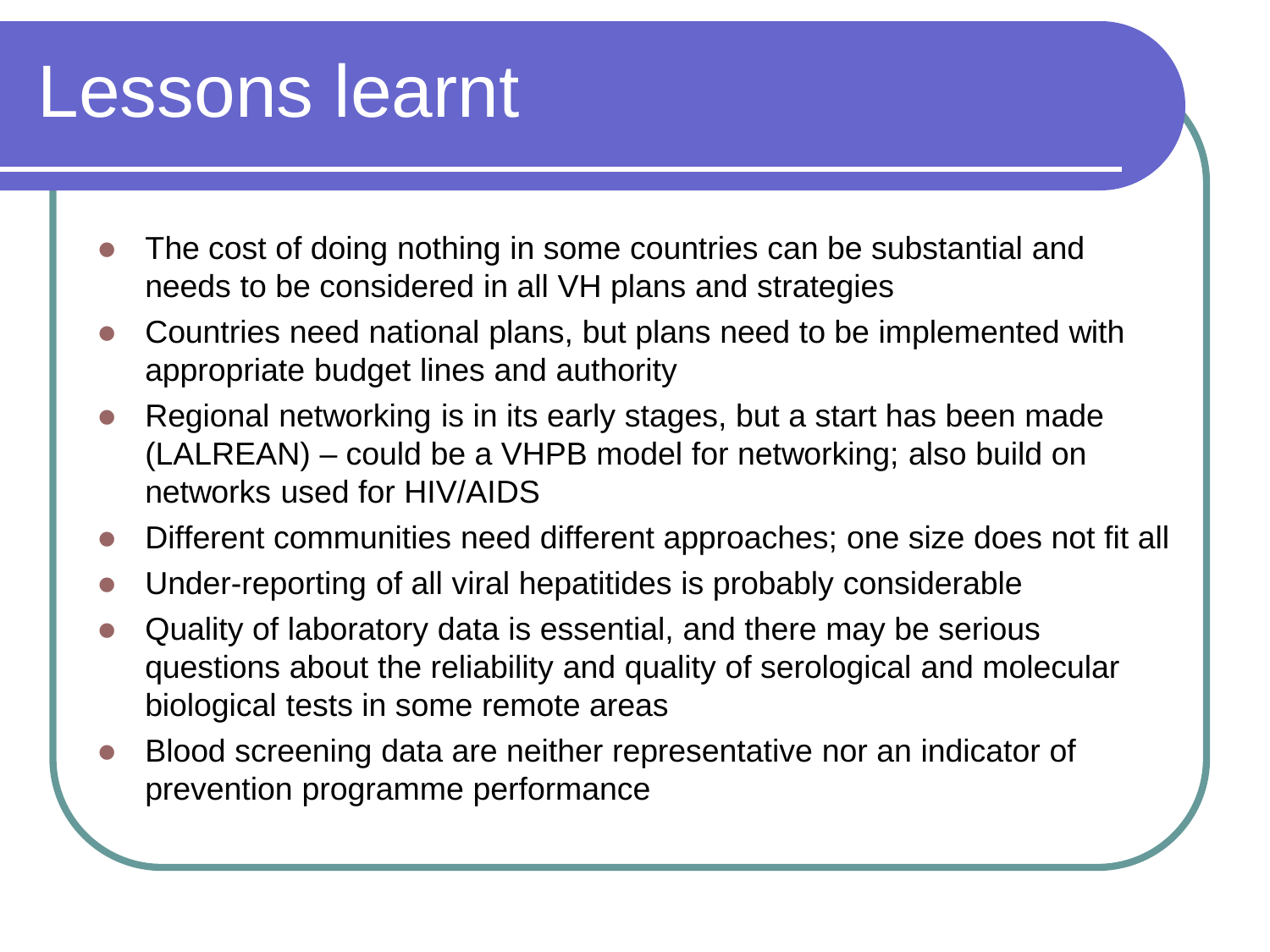### Lessons learnt (continued)

- Global survey of policies and responses a valuable approach and a spur to action (not all countries in the region responded)
- Monitoring of status and real-life performance of programmes (e.g. vaccine coverage rates) is essential
- Valuable input from Argentina, the Caribbean, Mexico and Peru; indicates value of continuing to sharing policy development and implementation practices
- Value of cultural sensitivity in outreach to indigenous people/communities, sometimes as the first point of contact (cultural perceptions of disease)
- Opportunity to learn from HIV/AIDS programmes and policies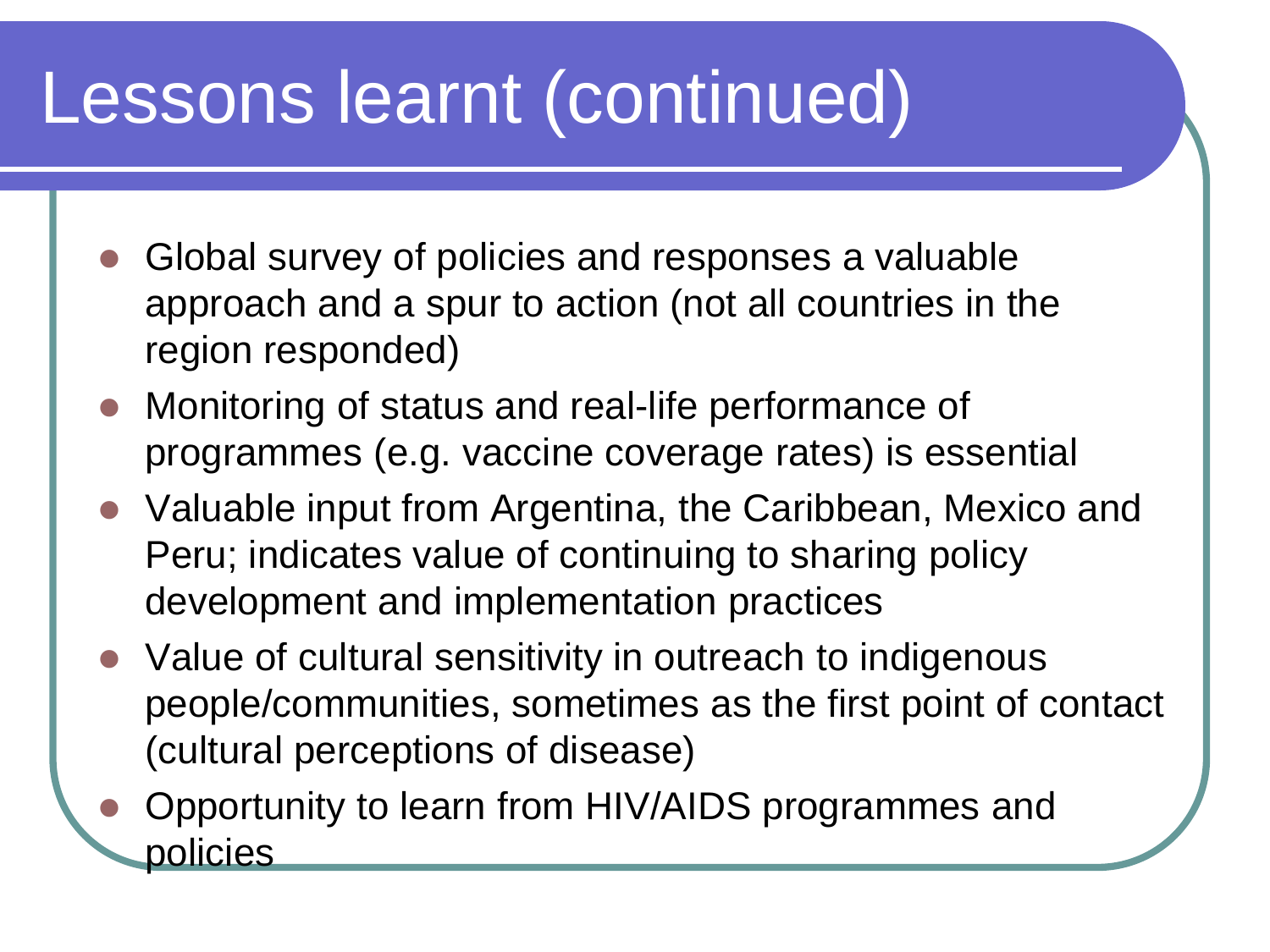### Needs in Latin America

- More and better evidence and data needed in the following areas:
	- surveillance programmes and results since 2009
	- programmes for preventing specific routes of transmission
	- breakdown of proportion of transmission by different routes
	- progammes of prevention among injecting drug users, sex workers, refugees, migrants, health care workers, safe injection
	- organization of vaccination programmes and coverage by different target groups
- Robust data are needed to set priorities and form the basis for rational resource allocation
- Internationally comparable data are needed, with harmonized indicators and monitoring tools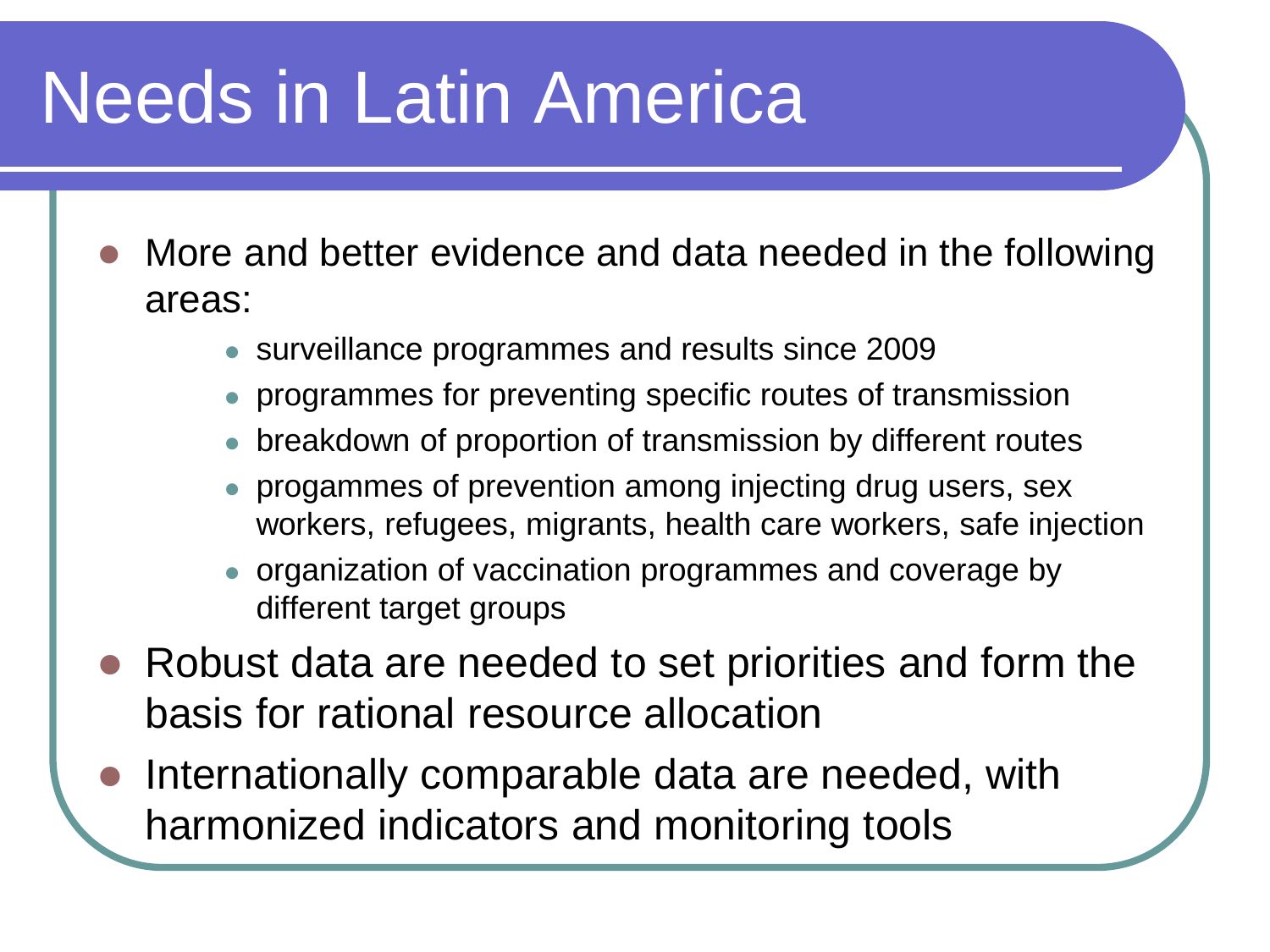# Needs in Latin America (cont'd)

- National plans for prevention and control of viral hepatitis need implementation strategy; none evident
- Plans for prevention and control at national and regional levels must be based on solid data and sound epidemiological principles, including robust surveillance of acute and chronic disease and vaccination coverage (the foundation of the house of viral hepatitis prevention and control)
- Plans must be comprehensive and coherent, and cover all subcomponents of viral hepatitis programmes (including blood screening, preventive medicine, groups with at-risk behaviours and vulnerable populations)
- Plans need to be harmonized at national (and as appropriate international) level and include performance indicators and targets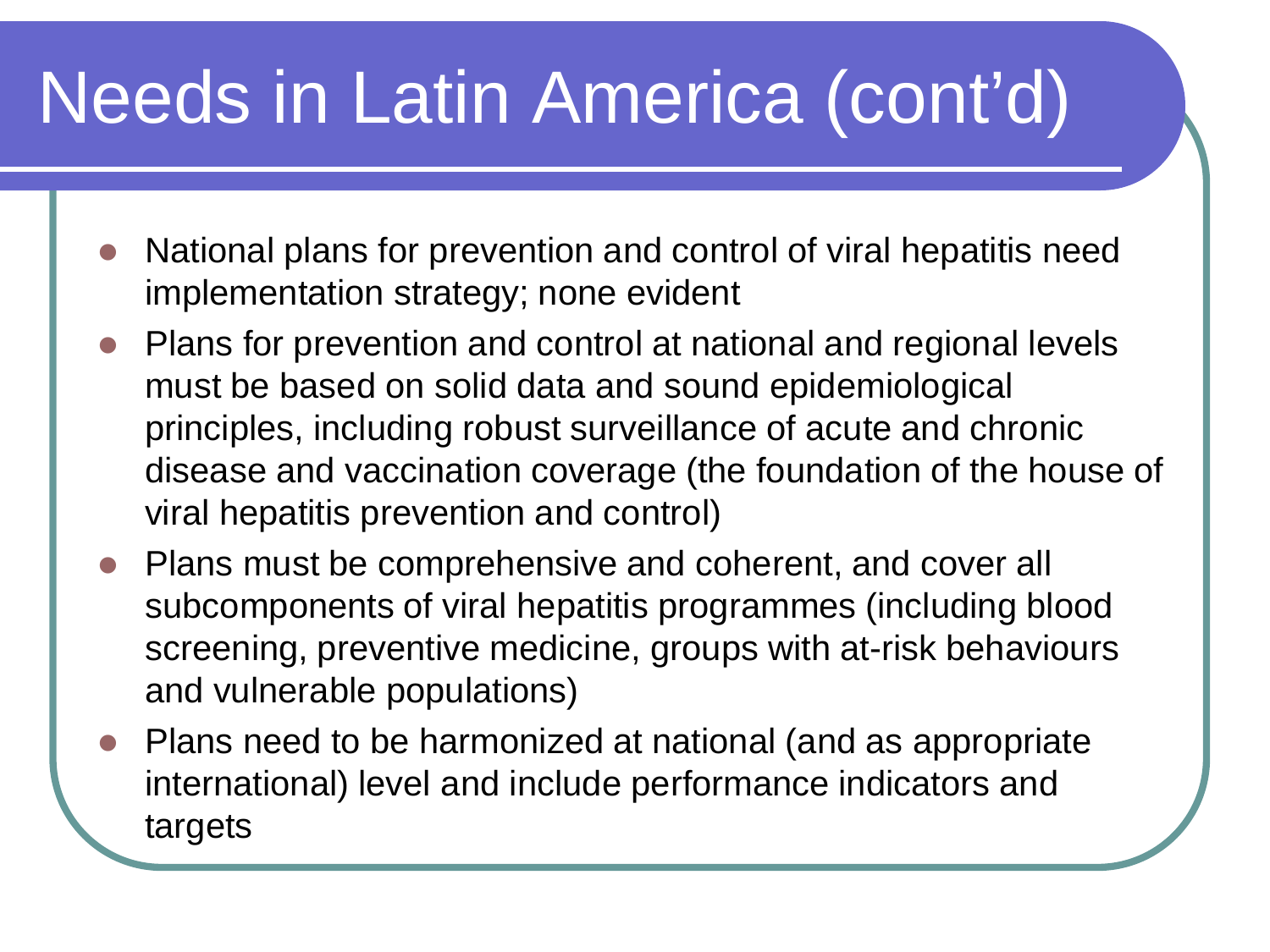# Needs in Latin America (cont'd)

- In some countries, further development, reinforcement or better structuring of prevention policies and activities (including blood safety, improved sanitation, and safe injection) are needed, together with monitoring
- Policies on screening and treatment need to be formulated
- Who pays for the impressive access to modern treatments in the various countries of the region? - a body like the GAVI Alliance might be needed as a protagonist for MS on prices of antivirals; consider regional mechanisms (e.g. PAHO Revolving Fund) for improving access to medicines and diagnostics
- Intercountry comparisons of prices paid for antivirals and diagnostic tools